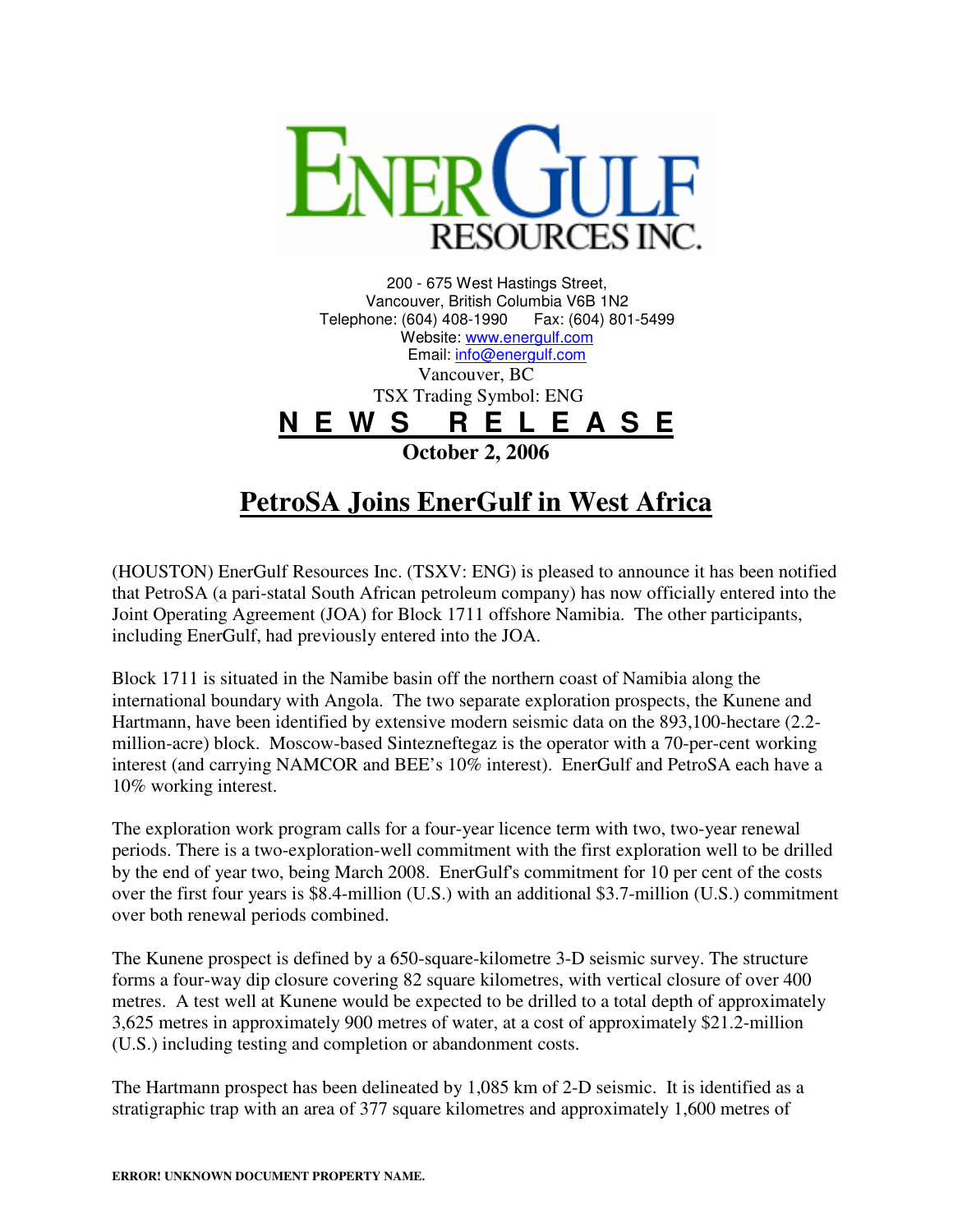vertical relief. A Hartmann test well is anticipated to be drilled to a total depth of approximately 3,500 metres.

The Kunene and Hartmann prospects' reservoirs are thought to be reef or carbonate bank buildup. Analogue reef-type oil and gas fields around the world include the Malampaya field (offshore Philippines), the Tengiz field (onshore Kazakhstan) and the fields of the Golden Lane trend (onshore and offshore Mexico).

As announced on September 8, 2006, EnerGulf Resources Inc. has received a Netherland, Sewell & Associates Inc. (NSAI) prospective resource assessment of the Kunene and Hartmann prospects. The report is in accordance with Canadian National Instrument 51-101 and other Canadian, United States and international standards. NSAI was engaged by EnerGulf to prepare the report in part as the due diligence basis requested by financing sources.

Further to the company's news release of September 8, 2006, the NSAI report states that the Kunene and Hartmann prospects combined could contain over 6 billion barrels of oil.

Commenting for EnerGulf, Jeff Greenblum, Chairman of the Board stated, "With all participants fully signed on to Block 1711, we expect that work on the project will rapidly move forward, leading to the drilling of our first exploration well in Namibia. As we have continued with our review of the NSAI report and held discussions with financing sources and other outside parties concerning Block 1711, our opinion of this project as a world class opportunity continues to be further enhanced. Our capital structure compliments the high-impact potential of this project and we are excited to move forward with our other Block 1711 Exploration License participants."

On Behalf of the Board of Directors of ENERGULF RESOURCES INC.

"James Askew "

President/Director

Contact information: Clive Brookes, Director Tel: (888) 822-8441 Fax: (604) 801-5499 website: www.energulf.com email: info@energulf.com

Certain disclosure in this release, including management's assessment of EnerGulf's plans and projects, constitute forwardlooking statements that are subject to numerous risks, uncertainties and other factors relating to EnerGulf's operations as an oil